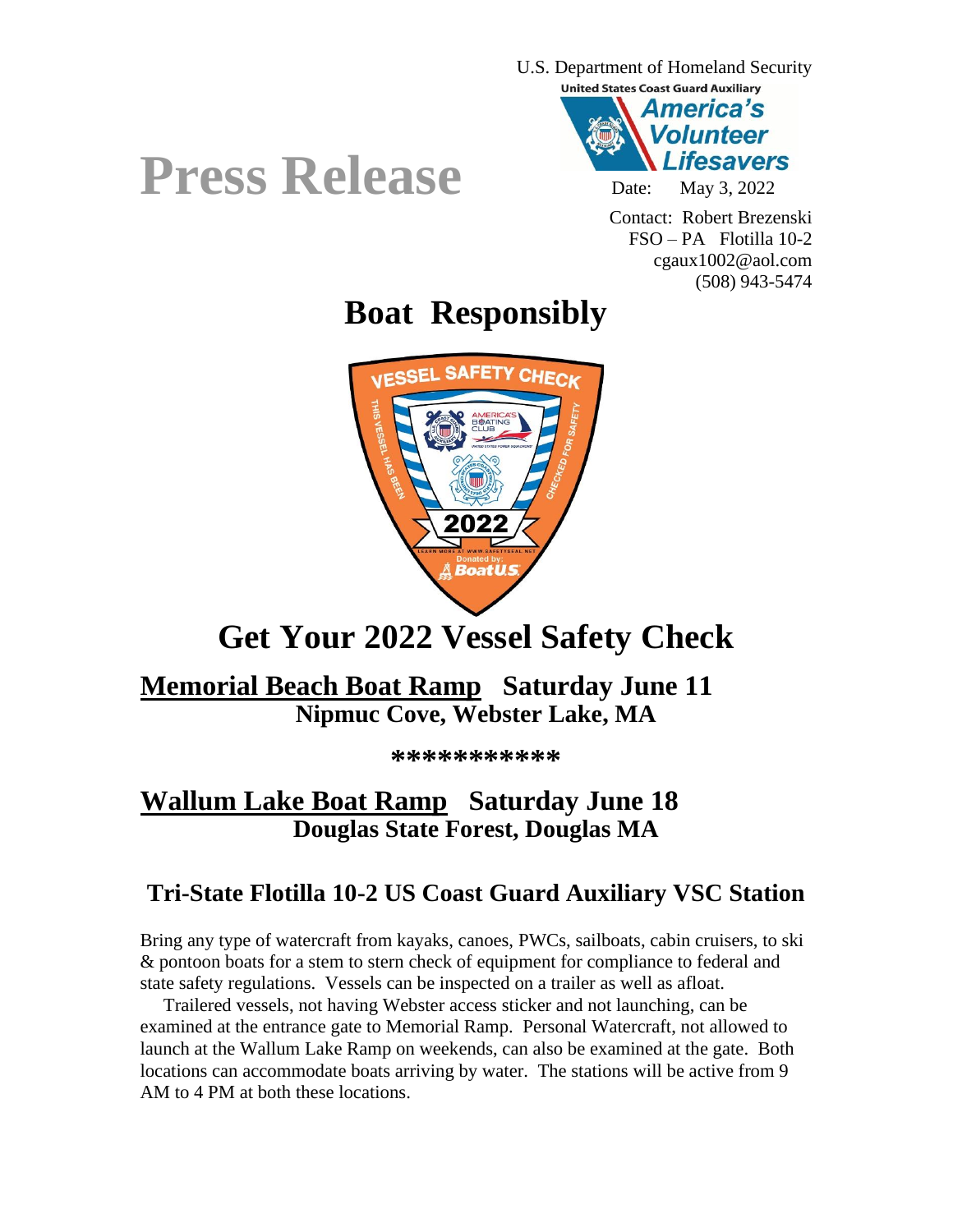Vessel Examiners are qualified and experienced to answer any boating related questions or concerns along with being trained to spot any potential problems. They will award your vessel with a 2022 VSC decal if it meets Auxiliary standards on items such as: registration & hull numbering, life jackets, fire extinguishers, expiration dates on flares (if required), working navigation lights, overall vessel condition, etc. A VSC is conducted only with your consent; no reports are filed with any law enforcement agency. There are no citations, legal obligations, or penalties on violations or potential problems found. A VSC decal might result in a boat insurance discount and will indicate to law enforcement on the water that your vessel complies with safety regulations. The Examiner will give the vessel owner options and information on correcting any issues. Often a quick trip to the nearest boating supply vendor is all that is necessary to obtain missing safety items and easily pass a re-inspection, sometimes on the same day. Coast Guard Auxiliary Vessel Examiners will be around the local lakes at various, unscheduled times during the boating season; they are few in number and not readily available inland. Can't make it to the station…schedule a VSC online at the link below. Best to take advantage of this scheduled opportunity and start your boating season with a visit to our station and a free 2022 VSC Decal on your craft.

<http://www.vesselsafetycheck.org/>[CGAux1002@aol.com](mailto:CGAux1002@aol.com)



#### **Lakeside Kids Event at Memorial Beach Thursday June 9, 2022 4 – 7 PM**

Sponsored by Lakeview Marine this event has been planned to introduce the kids of our community to the fun that can be had on and around the water! Learn the many ways to enjoy our beautiful lakes - sign up for swim lessons, try out a kayak, learn fishing casting techniques, "Touch a Boat" get up close to recreational & public safety boats from the police and fire departments. The Coast Guard Auxiliary Tri-State Flotilla will have a boating safety tent with information, handouts, and CG coloring books for kids. VSC examiners will also be available there for boat owners wanting a 2022 decal. The posted activities are subject to change based on weather conditions and vendor availability.

**#####**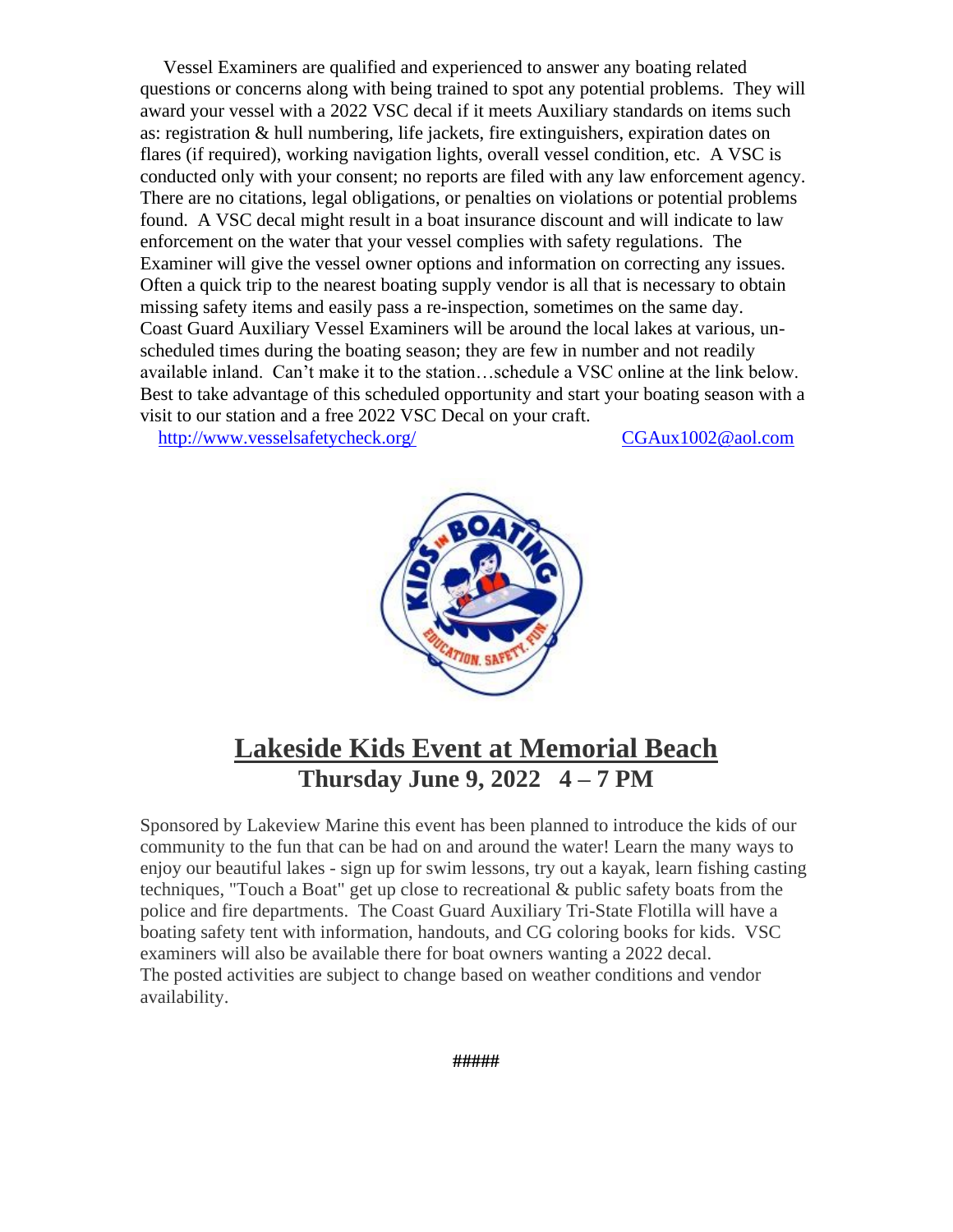*News Publications / Local Cable Access Channels and Organizations: We would appreciate coverage in your next issues or postings as soon as possible! Please add to your published "calendar" listings until event date. Thank You for your support Robert Brezenski - Public Affairs & Vessel Examination Officer*

The following artwork and poster are for use by Cable Access Channels and printers. To ensure the print is legible as posted on your system…. if posting the full press release please adjust font size to be readable and possibly split on two pages for TV viewing



\*\*\*The following page is a poster designed to print for display\*\*\*